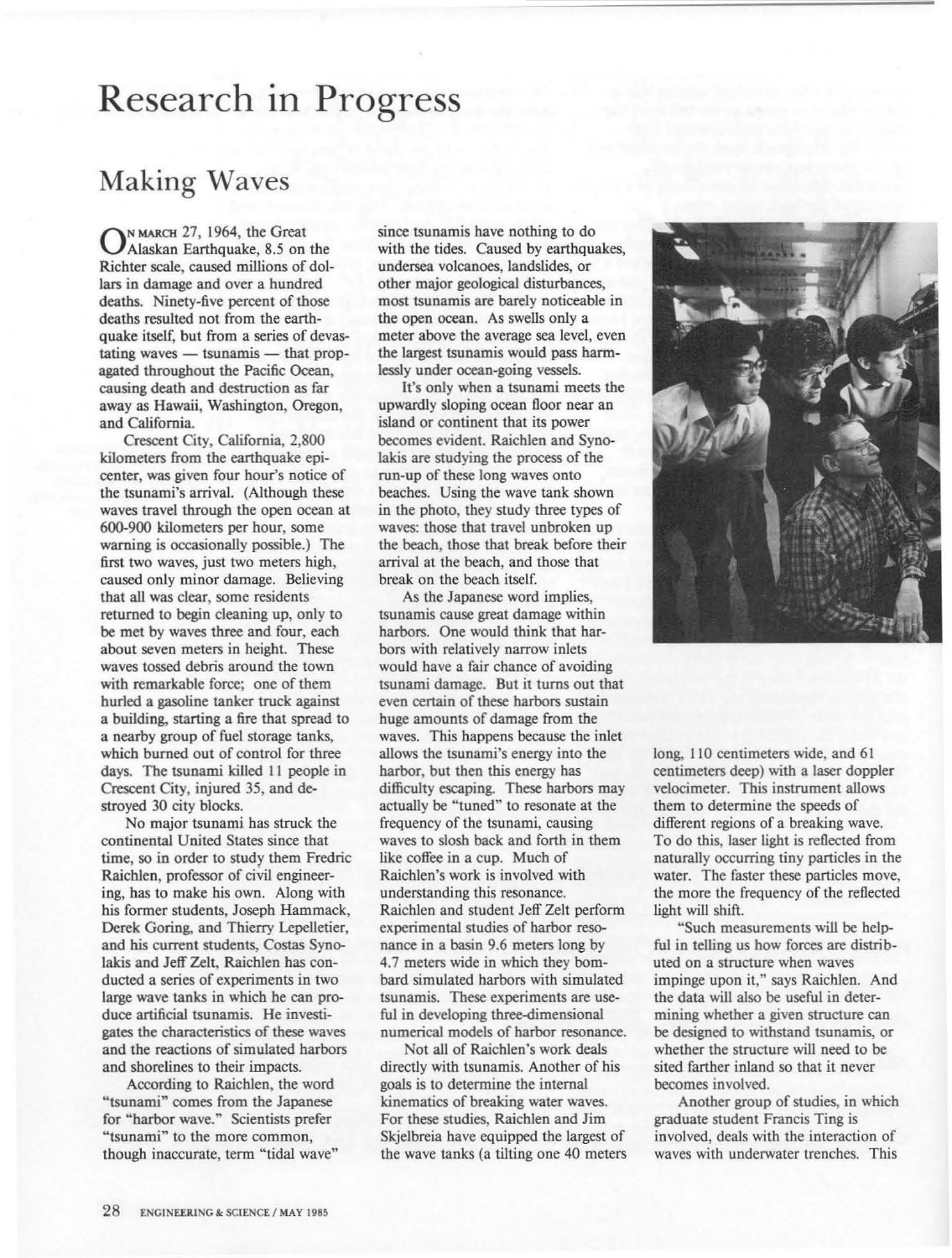

work is important for understanding the aging of navigation channels. Says Raichlen, "If you dredge a navigation **channel, and waves propagate over it, you may get into some interesting**  problems, especially if fine sediments near the bottom turn the fluid into a density~stratified **one. Waves can set** 

**up internal oscillations within a trench,**  affecting fluid velocities near the boundaries and modifying erosion **processes. "** 

Raichlen receives funding for his **work from the National Science Foun**dation and the Office of Naval Research.  $\Box$  - RF



*At left Fredric Raich/en and his students watch as a wave crashes in their 37.7-meter-long*  tank. From left, the students are Francis Ting, Costas Synolakis, and Jeff Zelt. The photo *at right has caught a wave just at the point of cresting.* 

## **Fly Antibodies and Human Brains: A Marriage of Ideas**

CALTECH **RESEARCHERS have discovered that our brains have more in com**mon with the brains of fruit-flies than **was previously believed. Carol Miller,**  a visiting associate in biology, has tested a panel of 146 monoclonal antibodies (MAbs) targeted at the *Drosophila* brain on fresh-frozen sections of **human brains and found, to her**  surprise, that over half the MAbs **reacted, staining the tissue in interest**ing and specific ways. This unexpected **finding is much more than a mere**  laboratory curiosity. It may help **scientists understand the molecular**  bases of several devastating neurologi**cal disorders, among them Alzheimer's**  disease and amyotrophic lateral sclerosis (ALS - also called Lou

Gehrig's disease).

When she's asked what possessed her to try reacting *Drosophila* antibodies with human brain tissue, Miller answers, with a laugh, "Obviously, a **marriage of ideas!" For Miller. who's**  also Chief of Neuropathology at USC, **is married to Seymour Benzer,**  Caltech's James G. Boswell Professor of Neuroscience. In her study of **human brain disease, Miller was about**  to embark on a lengthy and tedious **series of experiments designed eventu**ally to lead to MAbs targeted at the sub-classes of brain cells that these diseases destroy. But Benzer already had in hand his panel of MAbs targeted at the brains of his famous fruit flies. And Miller, noting similarities

between some *Drosophila* mutants and some human brain disorders, decided to give his MAbs a try.

No one, to Miller's knowledge, had **ever before attempted extensive antibody cross-reactions between such dis**tantly related species. And no one expected such a large proportion of "hits." It's not simply the number of **cross-reactions that's surprising. All**  living things contain many similar **molecules, a result of their common evolutionary origins and the con**straints imposed by our earthly **environment. Some of Benzer's**  MAbs, for example, bind to the nuclei of all cells, even those belonging to plants like onion and garlic. The really surprising thing in Miller's